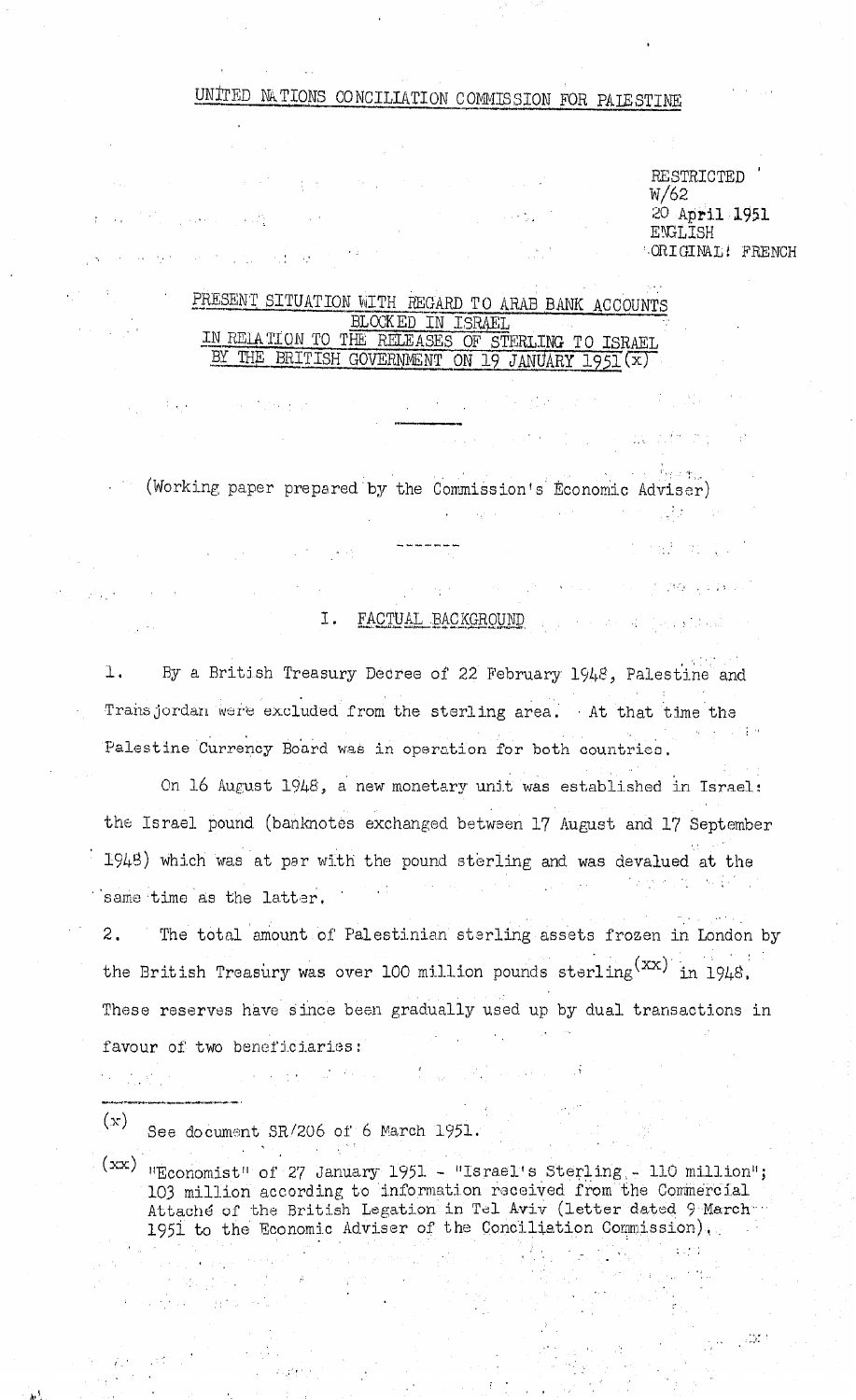(a) By the exchange of the old Palestine pound notes which were  $\mathbf{u} = \mathbf{u} \times \mathbf{u}$  . The set of  $\mathbf{u} = \mathbf{u} \times \mathbf{u}$  $\hspace{0.1cm}$  withdrawn from circulation following the monetary reforms carried out in Israel and Jordan. With the exchange of the old notes, the coverage of Palestine money (Palestine pounds were covered up to 100 per cent of their value by British securities which constituted the reserves of the Palestine Currency Board) was considerably diminished.  $(x)$ 

-2-

(i) Sterling was obtaine , أحد المسلم through the Anglo-Palestine ; 0. by Israel,, by the redemption of banknotes, , " Bank; " ...

 $(i$ i) Sterling was obtained by Jordan, by the redemption of banknotes through the Jordan Currency Board;

(iii) In the Gaza strip the operation of redemption is to take place in the future, on the one hand through Barclays Bank, and on the other hand through the National Bank of Egypt, which will buy back Palestine pounds from the refugees.

I No difficulty has arisen in obtaining sterling for these operation ~ although all the sterling obtained has not been automatically transferred to the No. 1 Sterling Account of the States concerned.

The allocation of the Palestine Currency Board surplus at the close .' of its operations represents, as far as iS known here, the only outstanding problem for this agency. In this connection, it should be noted that the Government of Israel relinquished its share in the surplus of the Palestine Currency Board against a lump sum of 2 million pounds.  $(xx)$ 

(b) Ey releases in favour of Israal and Jordan,

Releases were made to Israel as follows:

.I

! अ<sup>.</sup> : '

.

- (i) For the period 15 May 1948 31 March 1949: about  $7.5$  mil-\* lion pounds sterling;
- (ii) By an agreement dated 30 May 1949: 6.35 million pounds up
	- to October 1949;

---t-e. ..--1. ('

 $(x)$  From 31 March 1948 to 31 March 1949, the Palestine Currency Board exchanged 35.7 million Palestine pounds (see Report of the Palestin Currency Board, 1949). From 31 March 1949 to 31 March 1950 the Palestine Currency Board exchanged 9:7 million Palestine pounds (Report  $\hat{P}$  , , , of Palestine Currency Board).

(=) ..' " '11 (d) The Government of Israel shall relinquish their claim to any share in the surplus of the Palestine Currency Board which may be properly allocable to Israel, which share is for the purposes of this Agreement, assessed at  $12,000,000$ ."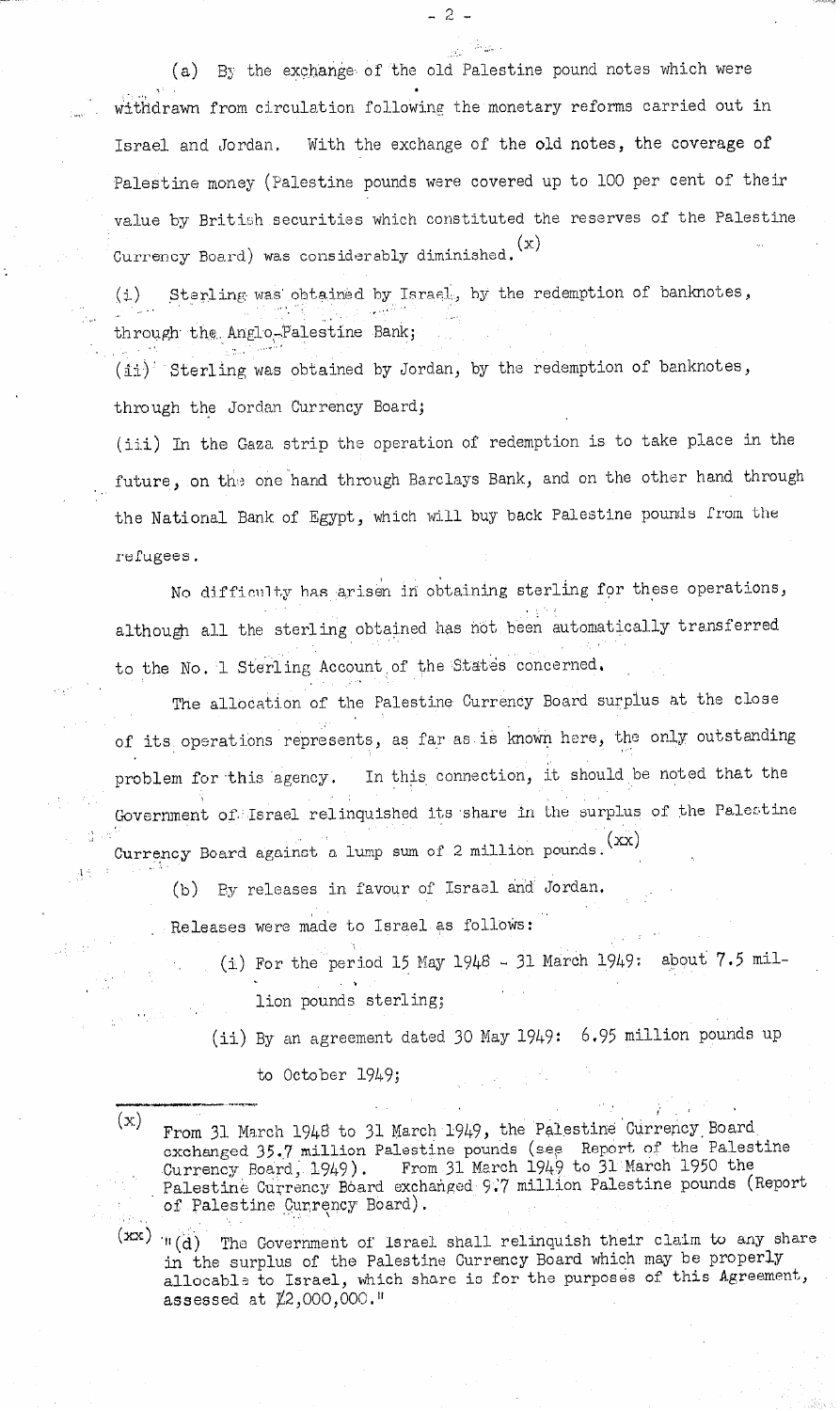- (iii) By an agreement dated 10 February 1950: 12.72 million pounds.
- (iv) By the last agreement dated 19 January 1951: 13.7 million pounds for 1951/52.

Account should also be taken of the releases made between 22 February 1948 and 15 May 1948, which amounted to 14.5 million pounds for Palestine. No information is available as to how much of this amount went to Israel and how much to Arab Palestine.

The final agreement of 19 January 1951 provided for releases of 7 million pounds and 6,700,000 pounds respectively in the following two years. According to this agreement, the Government of Israel can use, in 1951, 2 million pounds of the amount allotted for 1952.

As a result of statements in the economic press  $(x)$  to the effect 3. that under this final agreement, the sterling reserves allotted to Israel by the British Treasury out of the Palestinian sterling assets would be practically exhausted, Arab circles became anxious as to the possible effects of the liquidation of Israel's sterling assets on the unfreezing of Arab accounts blocked by Israel.

### II. ATTITUDE OF THE LEAGUE OF ARAB STATE

Following the visit to Cairo of the Chairman and Principal Secretary 4. of the Conciliation Commission, the Assistant Secretary-General of the Arab League, Mr. Ahmad Shukairi, requested that the Commission's Economic Adviser should discuss with the League's experts the question of Arab accounts blocked in Israel.

The conversations between the Arab experts and the Commission's economic adviser took place in Cairo from 26 February to 2 March 1951. During this visit, talks were held with Azzam Pasha, Secretary-General of

 $(x)$ Inter alia, the "Economist" of 27 January 1951, p.224.

 $\frac{1}{2}$   $\frac{1}{2}$   $\frac{1}{2}$   $\frac{1}{2}$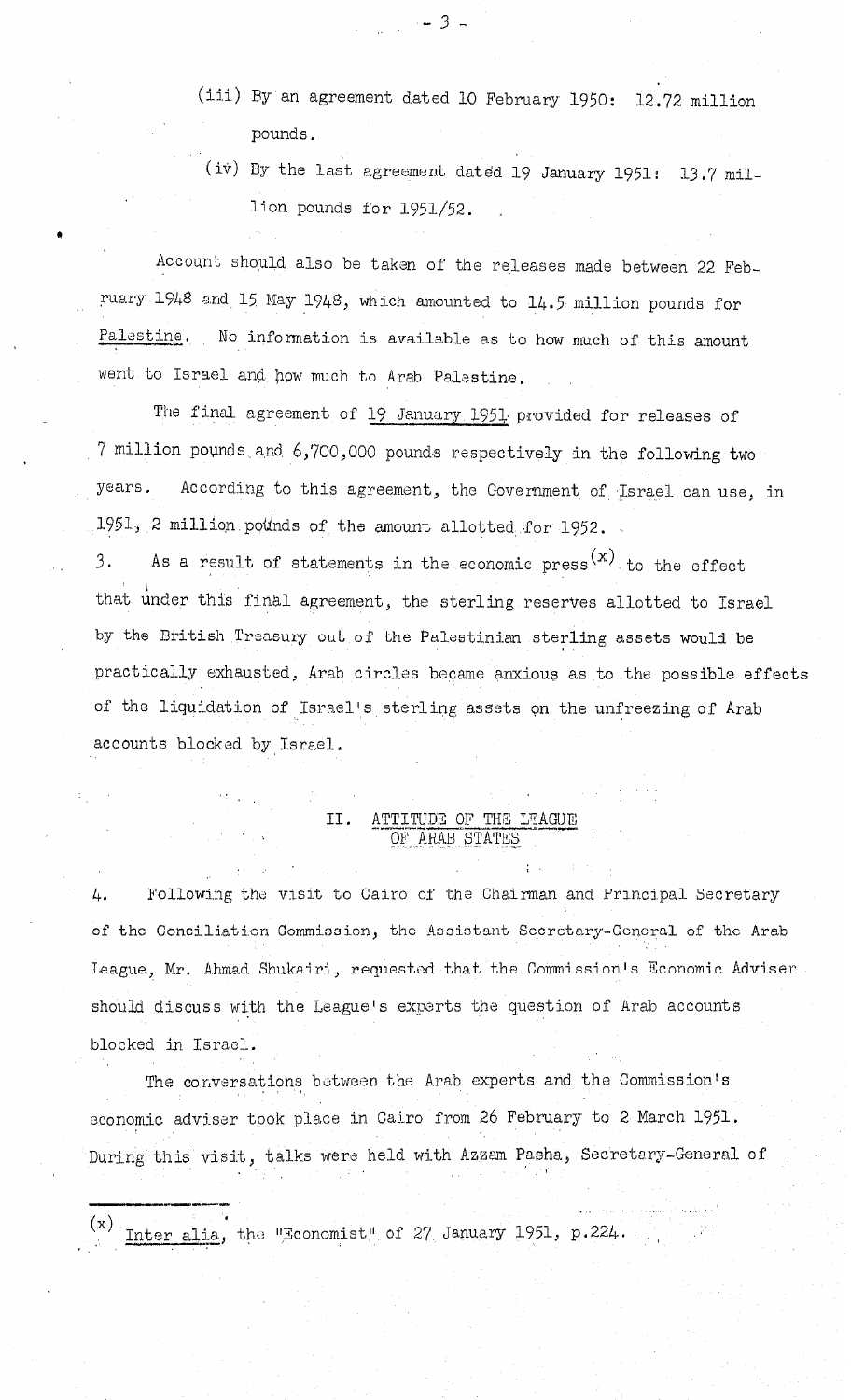the League, Hr. Ahmad Shukairi and Nemazi Pasha, Director of the Legal .and Economic Department of the League. The appropriate departments of " the British Embassy, in particular Mr. Waight and Mr. Wilson, British Treasury reprasentatives, were kept informed of the discussion . .' 5. According to the Arab spokesmen, the position of the Palestinian Arabs who are now refugees in the Arab States is as follows:

(i) The Palestinian Arabs deposited Palestine pounds which, according to the Statute of the Palestine Currency Board, were convertible into sterling. The majority of these deposits were in British banks, in preference to the Jewish banks operating in Palestine (90 per cent of the deposits, it would appear). (ii) The Government of Israel does not recognize these Arabs, who are now refugees in the neighbouring countries, as citizens of Israel, and refuses to permit them to return, thus at the same time preventing them from making use of their accounts in Israel. On the other hand, the Government of Israel prevents thorn: from disposing of the disposing of the material accounts and applies to the material accounts and appli<br>In the material accounts and applies to the material accounts and applies to the material accounts and applies .ies t and certain regulations which result in their being deprived of the use of their own money in resettling in the Arab countries. (iii) Legislation promulgated after their departure is being applied to these refugees who, moreover, are aware that Israel is

'pro'fi.ting'by~tkti right of exchange into sterling of the Pales- ,.., ).. . . . tine pound.<br>Time pour le pour le pour le pour le pour le pour le pour le pour le pour le pour le pour le pour le pour le<br>Je pour le pour le pour le pour le pour le pour le pour le pour le pour le pour le pour le pour le po

(iv) If it is left to Israel to restitute this money, which does not belong to her, (a) the date of repayment will remain indefinite, and the longer it is defined the longer it is defined the longer it will be before the longer it will be before and the longer it is delayed the longer it will be before the refuge33 are refugee33 are refugee 33 are refugee 33 are refugee 33 are refugee 33 are refugee 33 are refugee<br>The contract of the second theory in the contract of the contract of the contract of the contract of the contrac refugees are resettled; (b) As Israel proposes to return these funds on the conclusion of place, less to such general  $\mathcal{L}_\mathcal{D}$  , less to such general later  $\mathcal{L}_\mathcal{D}$ funds on the conclusion of peace, "subject to such general  $, +$   $, +$ seems doubtful whether the refugees will be paid this money in seems doubtful whether the refugees will be paid this money in

Statement by the Government of Israel (document  $IS/13$ , para.  $4$ ).

(4 -- Statement by the Govtirnment of Israel (docur~entIS/l3'; 'para. 4)e

-4-

.\*

en E

ng<br>Manazarta

 $\sim 250$ 

 $\mathbb{C}^{n+1}$ 

and<br>S

in Alban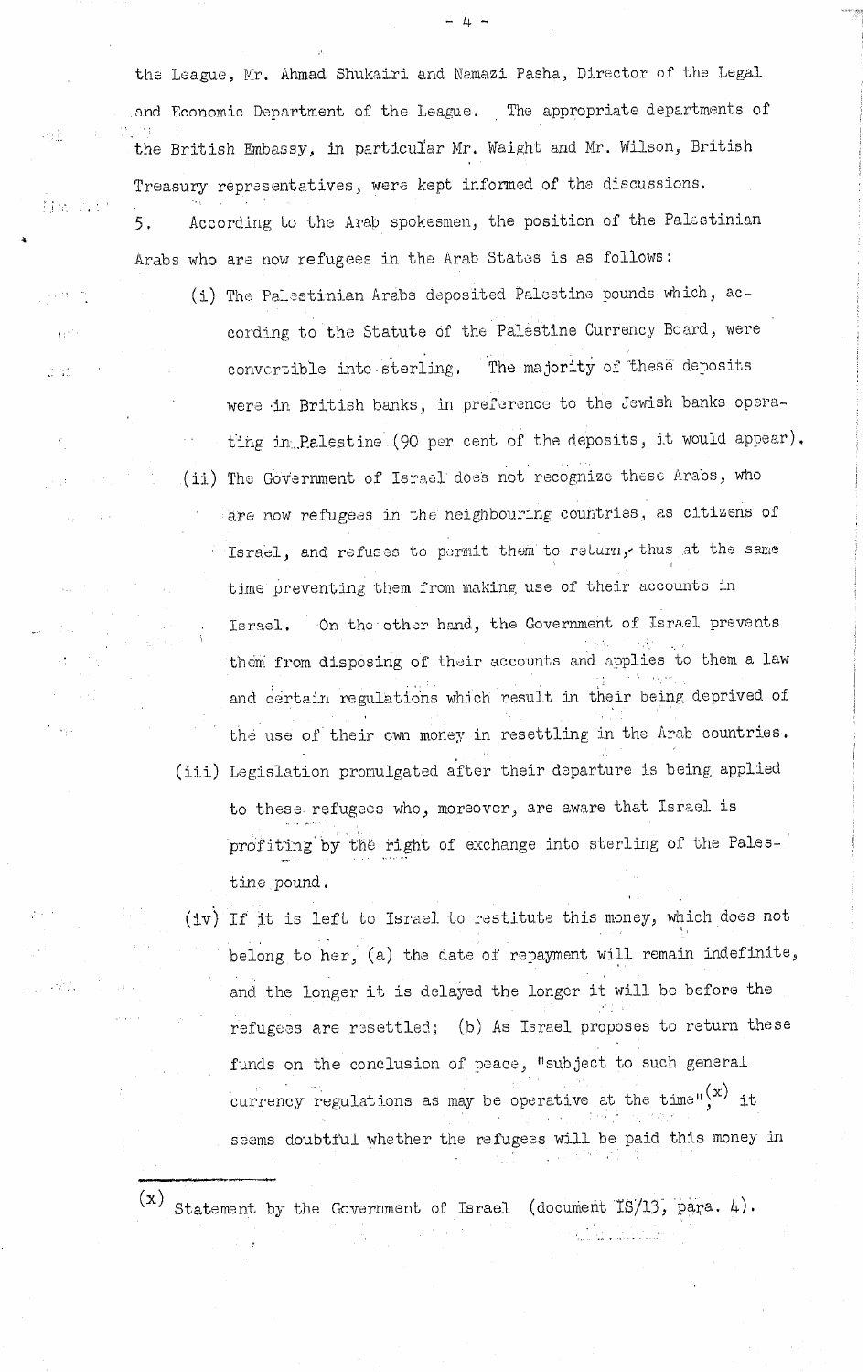a currency which they themselves or the reintegration agencies can make use of.

- (v) It would appear desirable for the United Kingdom, which in February 1948 took measures to freeze the Palestinian sterling assets, to take account, when it releases sterling to Israel, of the special case of the ex-Palestinian refugees. There is, indeed, no doubt that a portion of these frozen assets (between 4 and 5 million pounds?) represents purely Arab capital.
	- (a) The United Kingdom might perhaps take measures to transfer the assets of the refugees to them in the Arab States. Such measures would free capital which would enable them to resettle themselves;
	- (b) If the United Kingdom Government is unable to consider such measures, it should at least continue to keep frozen in London a sum equal to the approximate amount of the Arab bank accounts blocked by Israel, until the restoration of a more normal situation in the Near East.

6. The Secretariat of the League of Arab States intends to submit for the approval of the League at its next session, two memoranda on this subject, one addressed to the United Kingdom and the other addressed to the Conciliation Commission.

### III. ATTITUDE OF THE BRITISH **GOVERNMENT**

Following the discussions in Cairo between the experts of the League  $7.$ of Arab States and the Economic Adviser, Ambassador Palmer approached Mr. Furlonge, of the Eastern Department of the Foreign Office, who was then in Jerusalem, and informed him of the interest taken by the Conciliation

 $-5 -$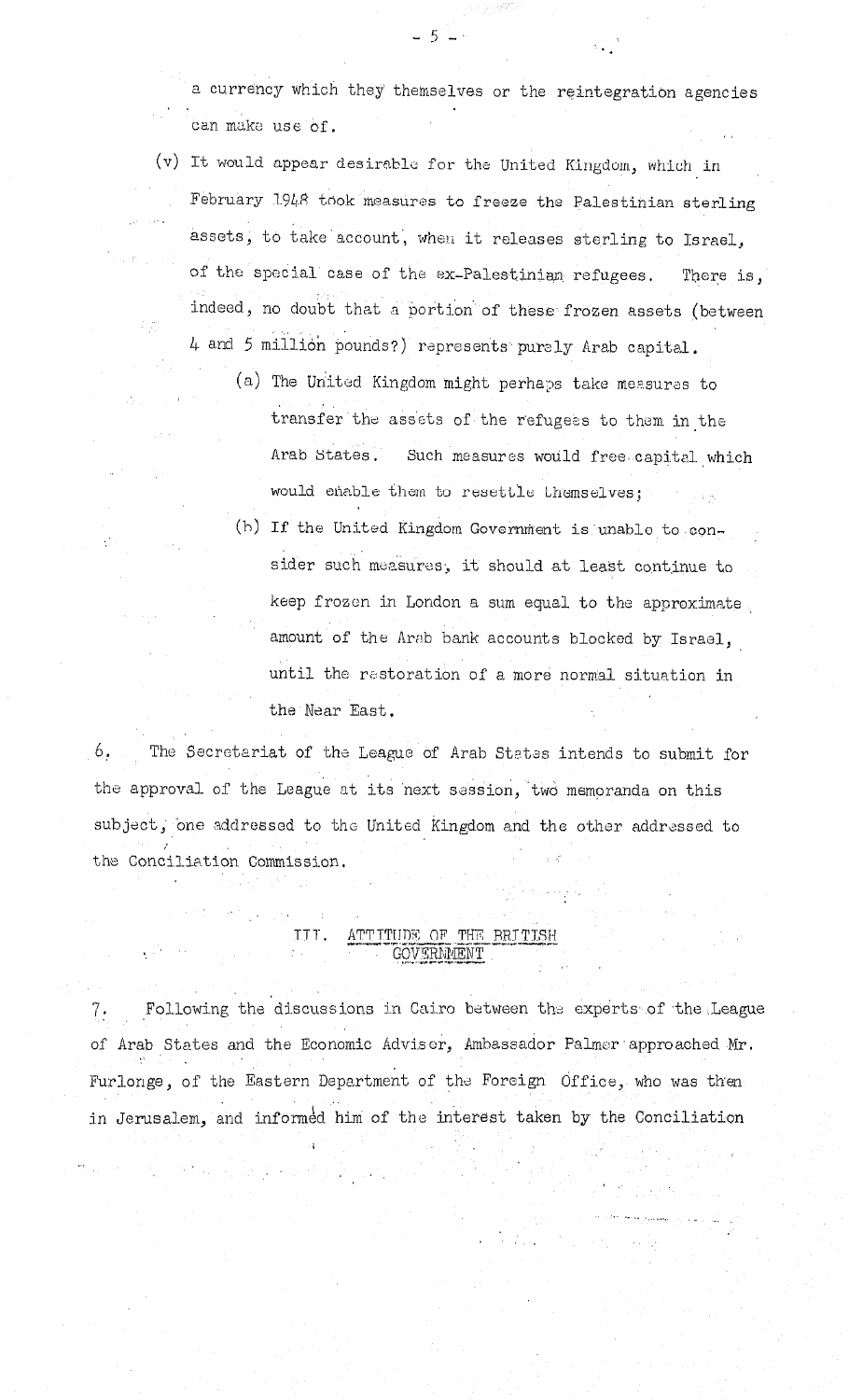Commission in the unfreezing of the Arab accounts and of the possible repercussions of the latest releases granted to Israel by the British Treasury.

.

The Conciliation Commission requested Mr. James Barco, alternate United States representative to the Commission, to visit London, accompanied by the Commission's Economic Adviser, in order to discuss the whole problem with officials of the British Foreign Office and Treasury. 8. Mr. Barco and the Economic Adviser were in London from 16 to 22 March and had discussions which clarified the various aspects of the problem. They met Mr. Evans, Mr. Brinson and Miss Waterloo of the Foreign Office. Sir Henry Knight, the United Kingdom representative on the Advisory Commission of UNRWA, was also present. In addition, conversations took place with certain private banks directly concerned in the operation, and with their solicitors regarding the case of the Arab Bank versus Barclays Rank.

9. The representatives of the Conciliation Commission pointed out that the operation of transferring to the refugees the amount of their accounts would be a relatively simple one in comparison with that of compensation and, moreover, that restitution should come before compensation, particularly when movable property as easily transferable as bank accounts is involved,

These bank accounts, amounting to between  $\mu$  and 5 million pounds, represent capital corresponding to between 12 and  $14$  million U.S. dollars. This is a considerable sum in comparison with the UNRWA "Reintegration Fund" which, once the Negotiating Committee has finished its work, will amount to 30 million dollars' for the current period. In other words, the Arab accounts blocked in Israel correspond to one-third of the Reintegra-This amount can also be compared to the figure of 1 million tion Fund. Israel pounds offered by Mr. Lourie, the Israel delegate, as a contribut e to the Reintegration Fund, subject to certain special conditions which were attached to this offer. $(x)$  The unfreezing of this capital, whether

 $(x)$  See document A/AC.41/SR.5.

. ..--c\_

 $-6 -$ 

-.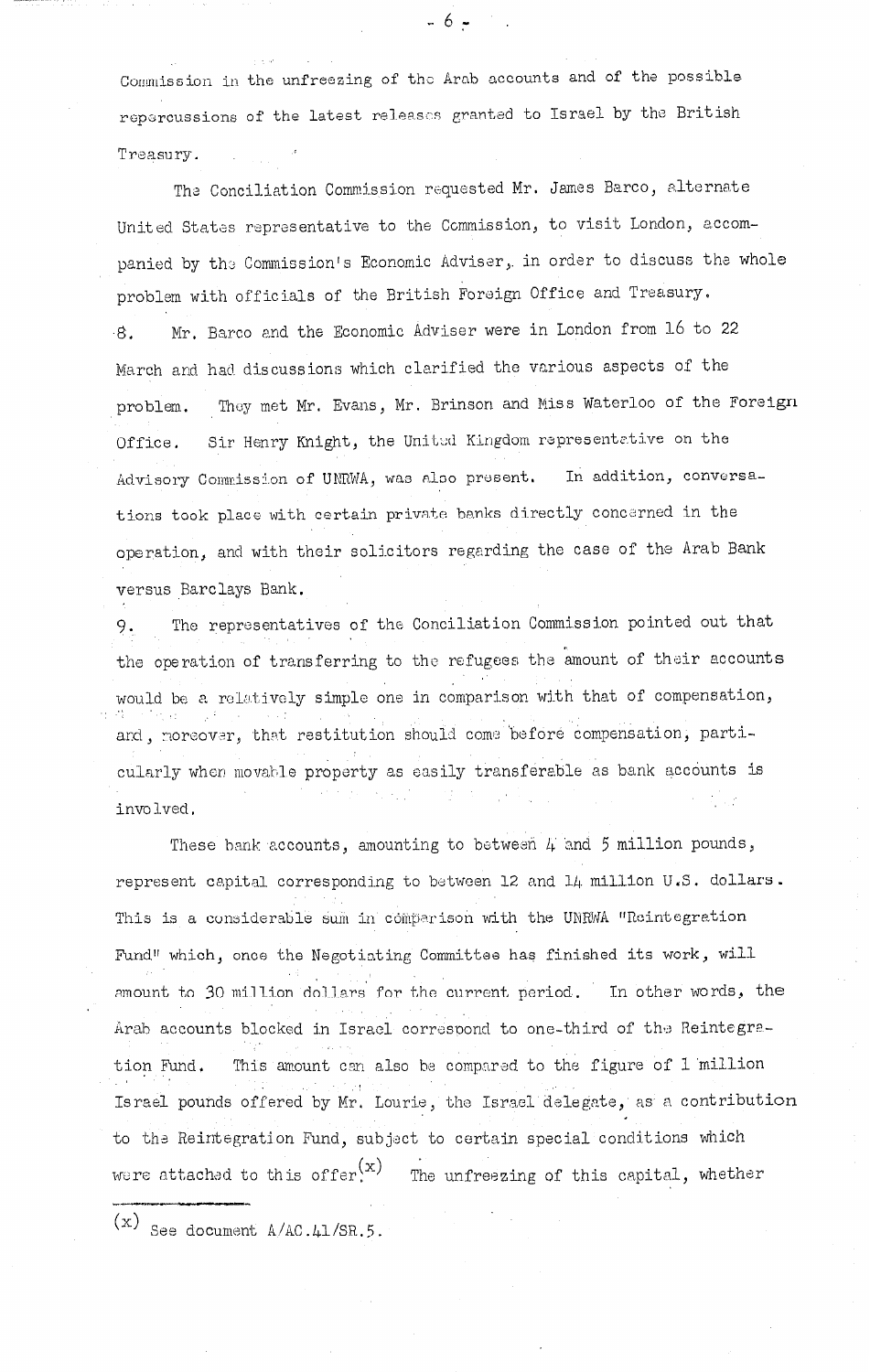directly or indirectly, would have far-reaching economic effects, either direct or indirect, and would enable a large number of refugees to resettle. Any money which is not supplied out of the capital of the refugees themselves will have to be provided from other sources. It is therefore obviously in the interest of the States participating in the financing of UNRWA to facilitate the unfreezing of the blocked assets, if they do not wish to have to contribute this capital themselves, in one form or another. 10. The United Kingdom representatives officially confirmed that the latest releases of sterling, granted to Israel do in fact exhaust that Government's sterling reserves.

-7-

The respective shares of Jordan and Israel were calculated on the basis of the geographical location of the banks. The British Treasury only took into account the geographical location of the banking institutions  $(x)$ and was not able to take into consideration the personal status of the holders, whether Jewish or Arab, now living in Israel or as refugees in the neighbouring Arab States.

Finally, the United Kingdom representatives stated that, in thei opinion, the question of unfreezing assets in favour of the Arab refugees was a matter, to be negotiated between the Arabs and the Government of Israel, and that the British Government could not be involved in any way.

However, there will be other sterling resources available for Israel in the near future. On the one hand, the Israel Government has asked for requisition of the securities belonging to Israelis which are deposited in England. (The total amount of these securities is said to be approximately four and a half million pounds sterling.) On the other hand, the amount subscribed by Zionist associations during 1951 will probably amount to approximately  $\mathbb{Z}$ ,250,000 sterling.  $(\mathbf{xx})$ 

 $(x)$ The geographical situation of the Head Offices of the respective banks. According to information received, the sterling credits of Barclays Bank, Jerusalem, for instance, which were allocated to Israel's account being, befusarism, for instance, which were simpled in the part of Jerusalem which is under Israel control, are said to include the sums deposited by Palestinians at Barclays Bank in Gaza.  $(2)$ 

,, \_ .,.\*. .-

 $(x)$   $_{\text{WRconomist}}$  of 27 January 1951.  $\Gamma$ . The condition of  $\epsilon$ , better  $\mathbf{y} = \mathbf{y}$ .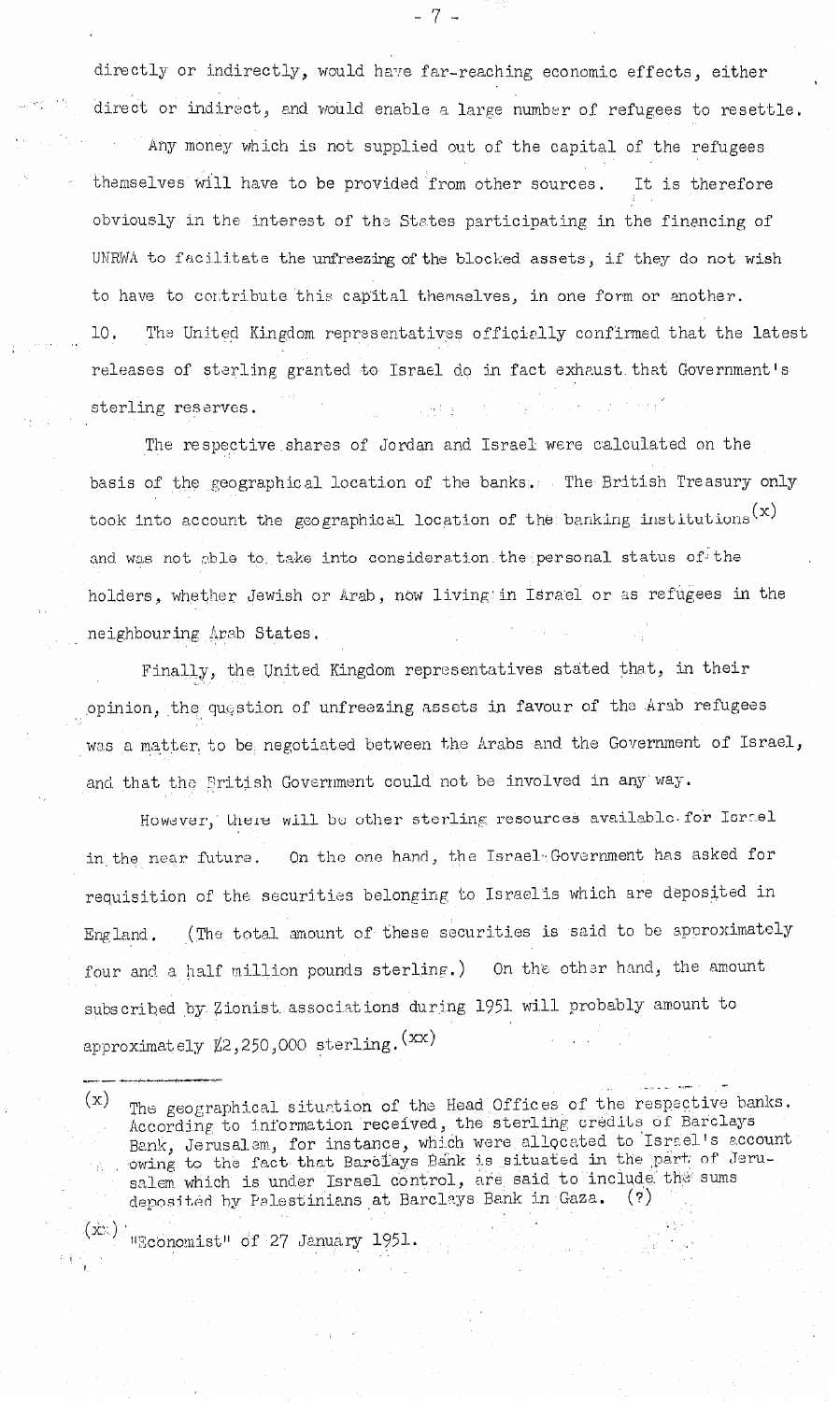In conclusion, in view of the measures taken by the British Government and the release to Israel of all her sterling assets, it is obviously too late to persuade the British Government to take the steps suggested by the Arab League.

#### OBSERVATIONS IV.

It is to be regretted that the very special case of the Arab refugees 11. who have bank accounts blocked in Israel was not taken into account, in the first place in the freezing of the Palestinian sterling assets, and in the second place in the release operations, and that conservatory measures were not taken to protect the rights of the refugees pending the settlement of their political fate.

12. On the other hand, there should be no illusions as to the possibilities: (a) of utilizing the Israel assets in Great Britain requisitioned by the Government of Israel, or (b) of using the contributions of Zionists It is obvious that if the British Government has not in Great Britain. been able to take any steps to protect the Arab sterling assets, which formed part of the Palestinian assets blocked on Israel's account, its powers are likely to be even more limited in respect to these two sources of sterling, which undoubtedly all belong to Israel.  $(x)$ 

In these circumstances it would appear advisable to approach the 13. Government of Israel immediately:

- (a) to remind that Government that part of the sterling it has obtained in London served as backing for the deposits of Arab refugees in Palestine pounds, before the creation of the State of Israel, and
- $(\mathrm{x})$ British subjects holding bank accounts in Israel but residing in Great Britain must address their requests for release of the accounts in pounds sterling, to the exchange dept. of the Israel Finance inistry. Agreement was reached on this subject on 19 January 1951 between the Governments of the United Kingdom and Israel, and the Israel authorities appear to be granting transfers in pounds sterling to a reasonable extent. British nationals are subject to the Israel exchange control regulations, but not to the laws and regulations concerning absentees which are applied to the refugees living in the Arab countries.

\_ S \_